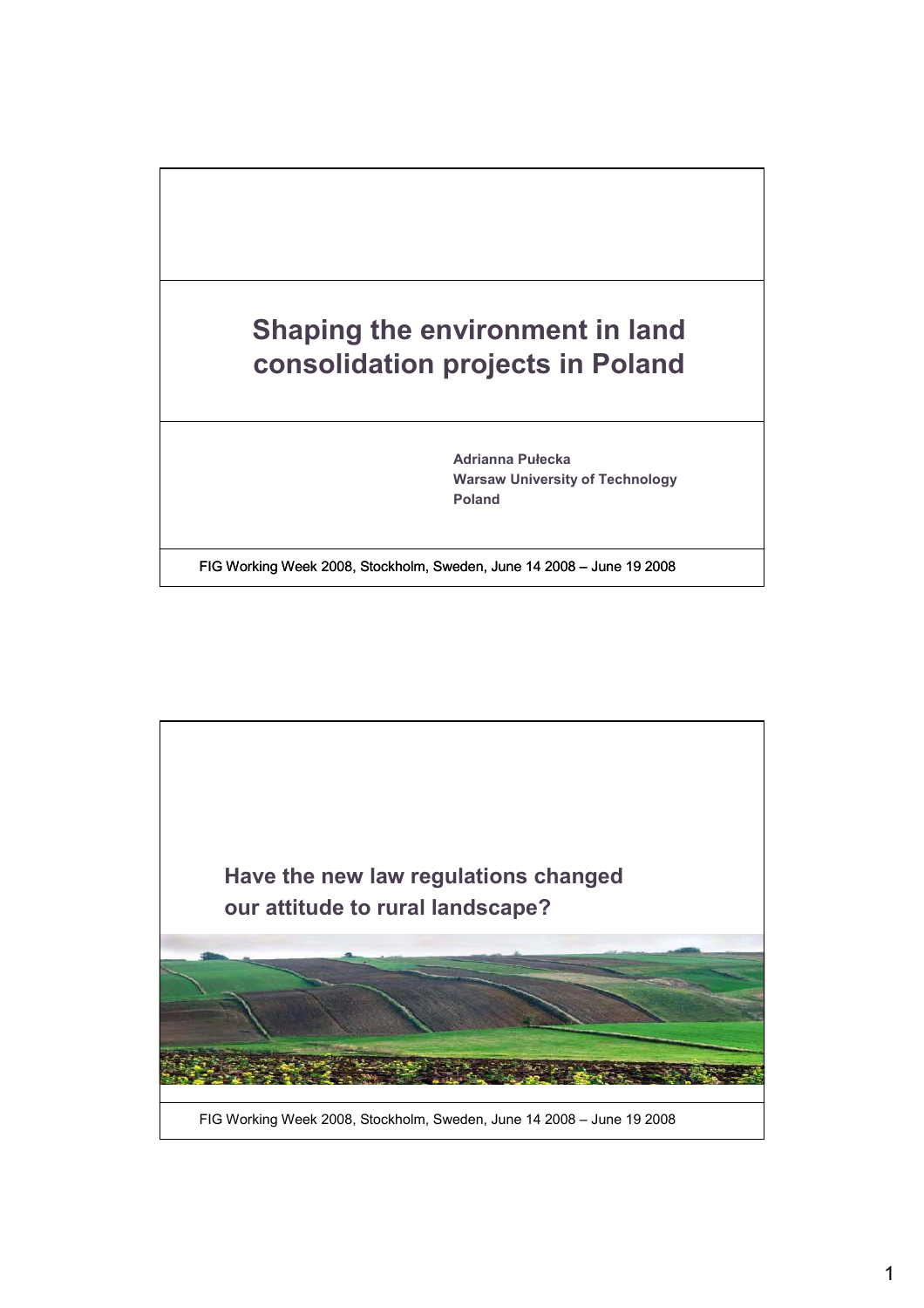

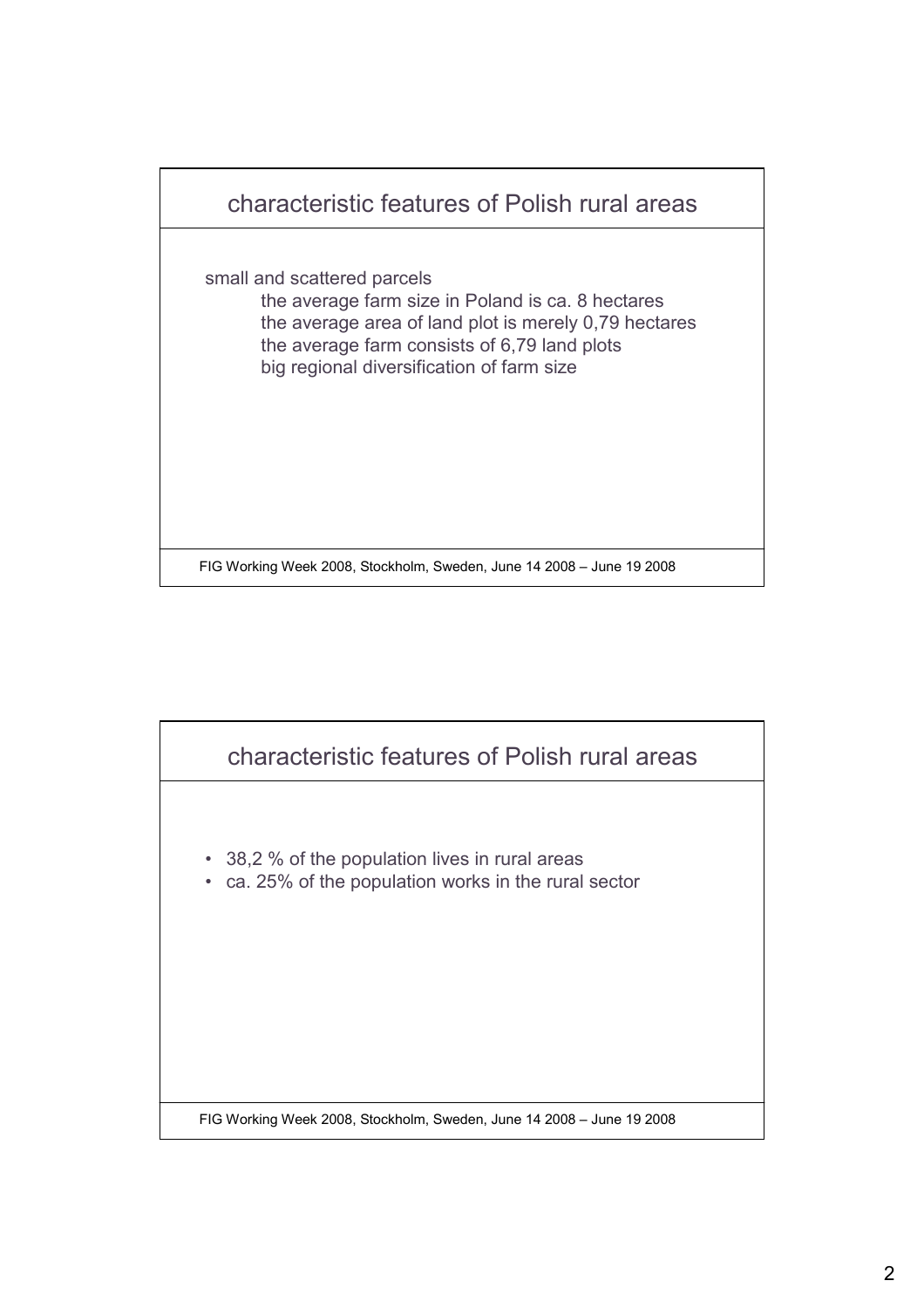

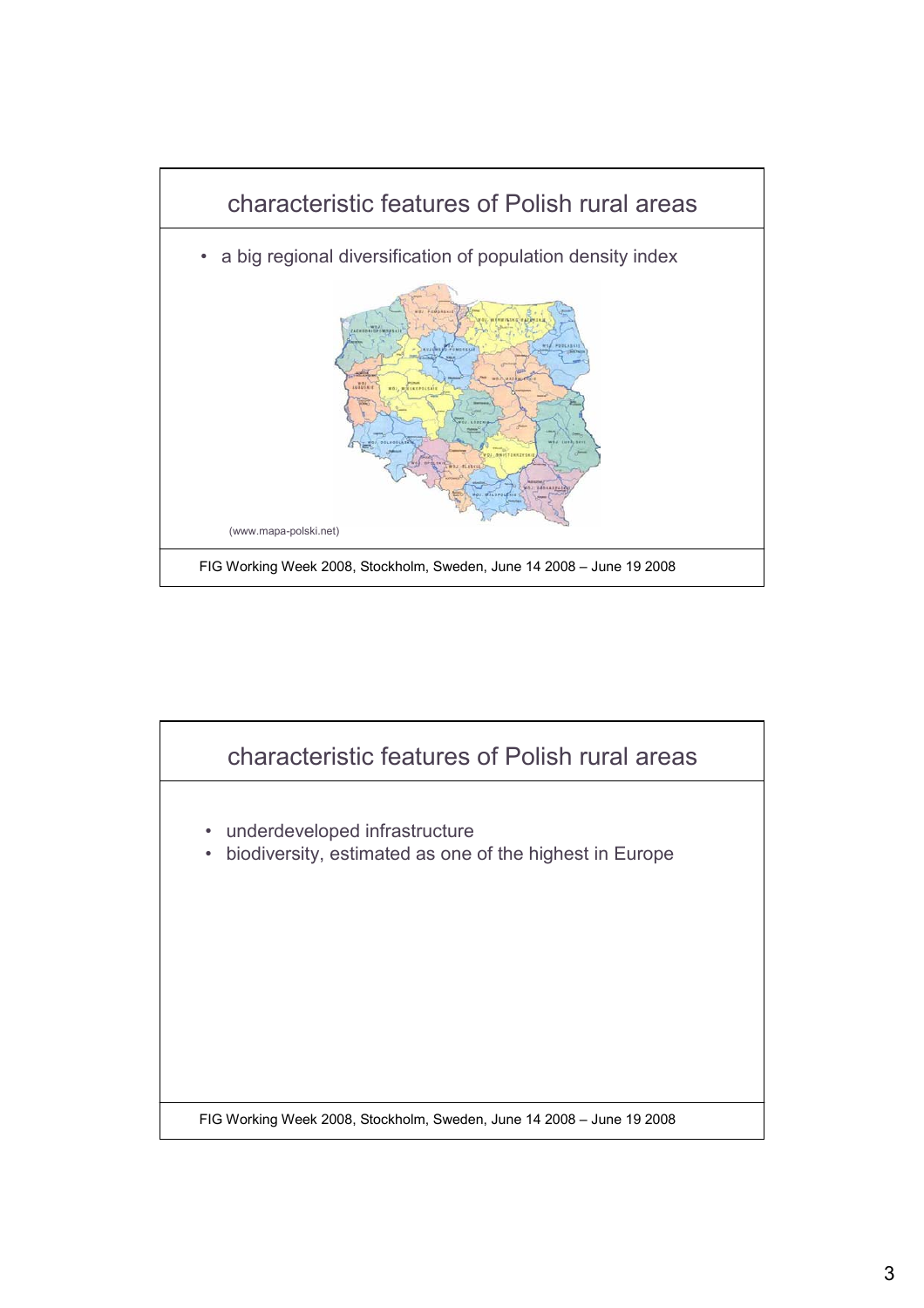

FIG Working Week 2008, Stockholm, Sweden, June 14 2008 – June 19 2008

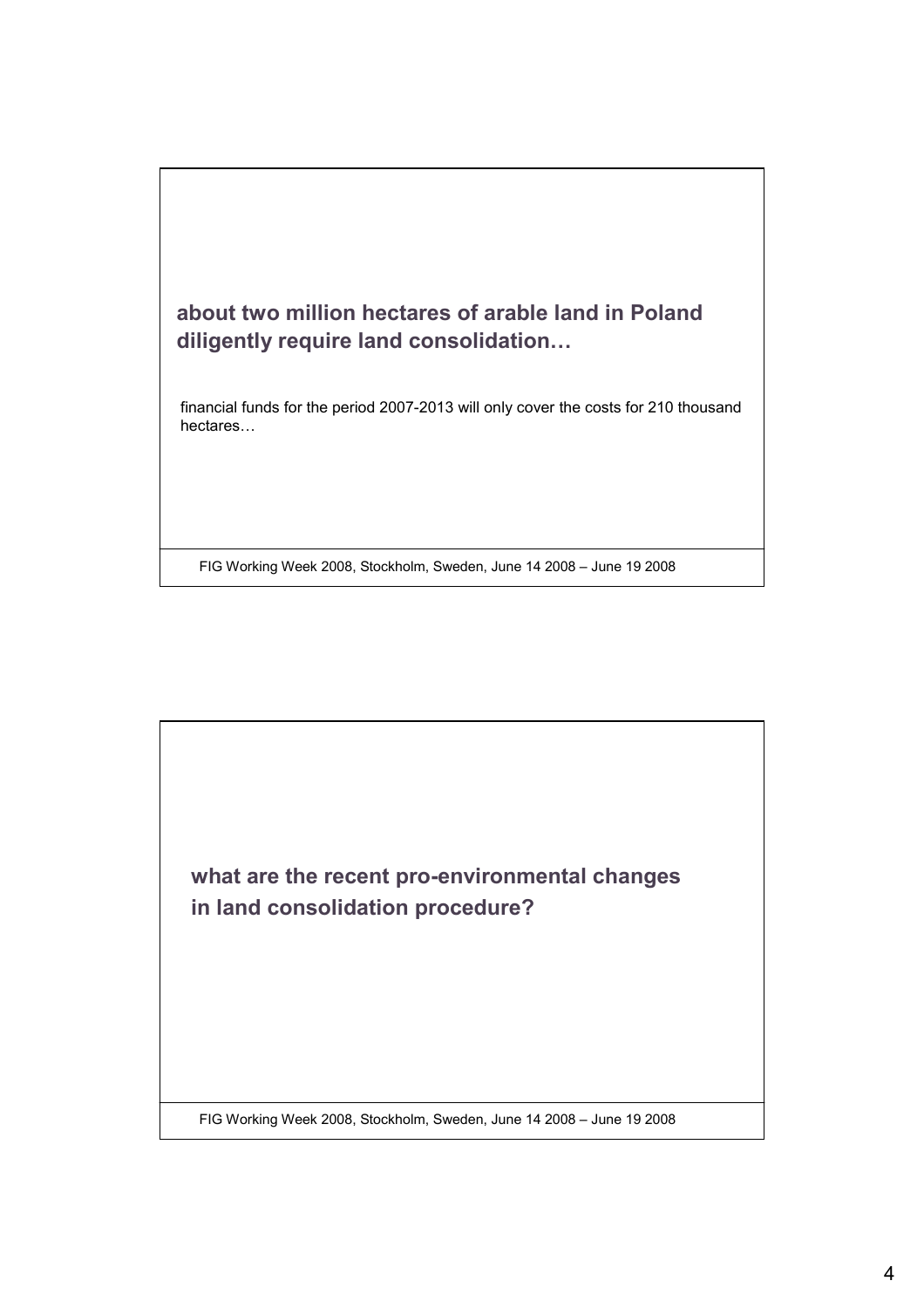

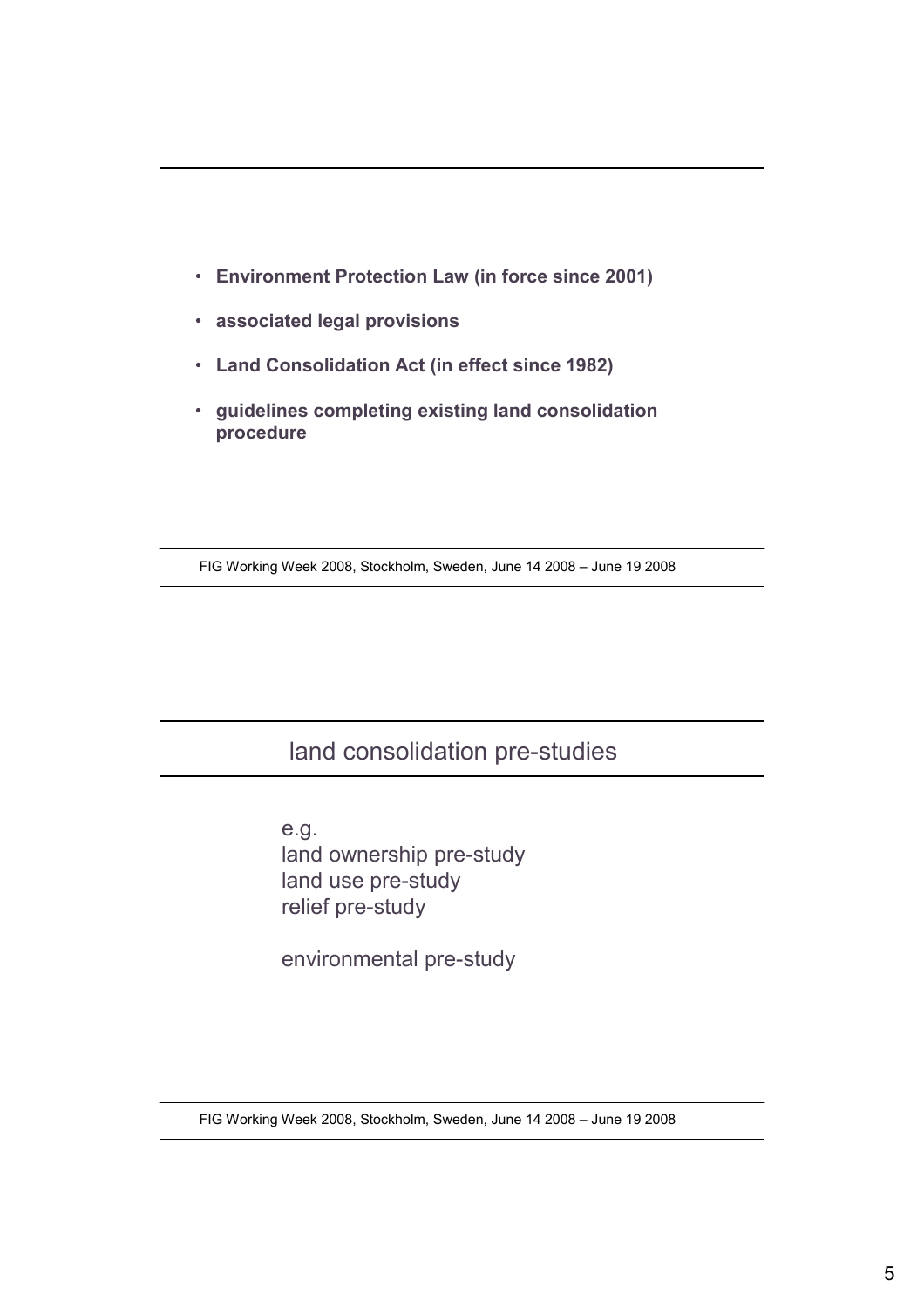

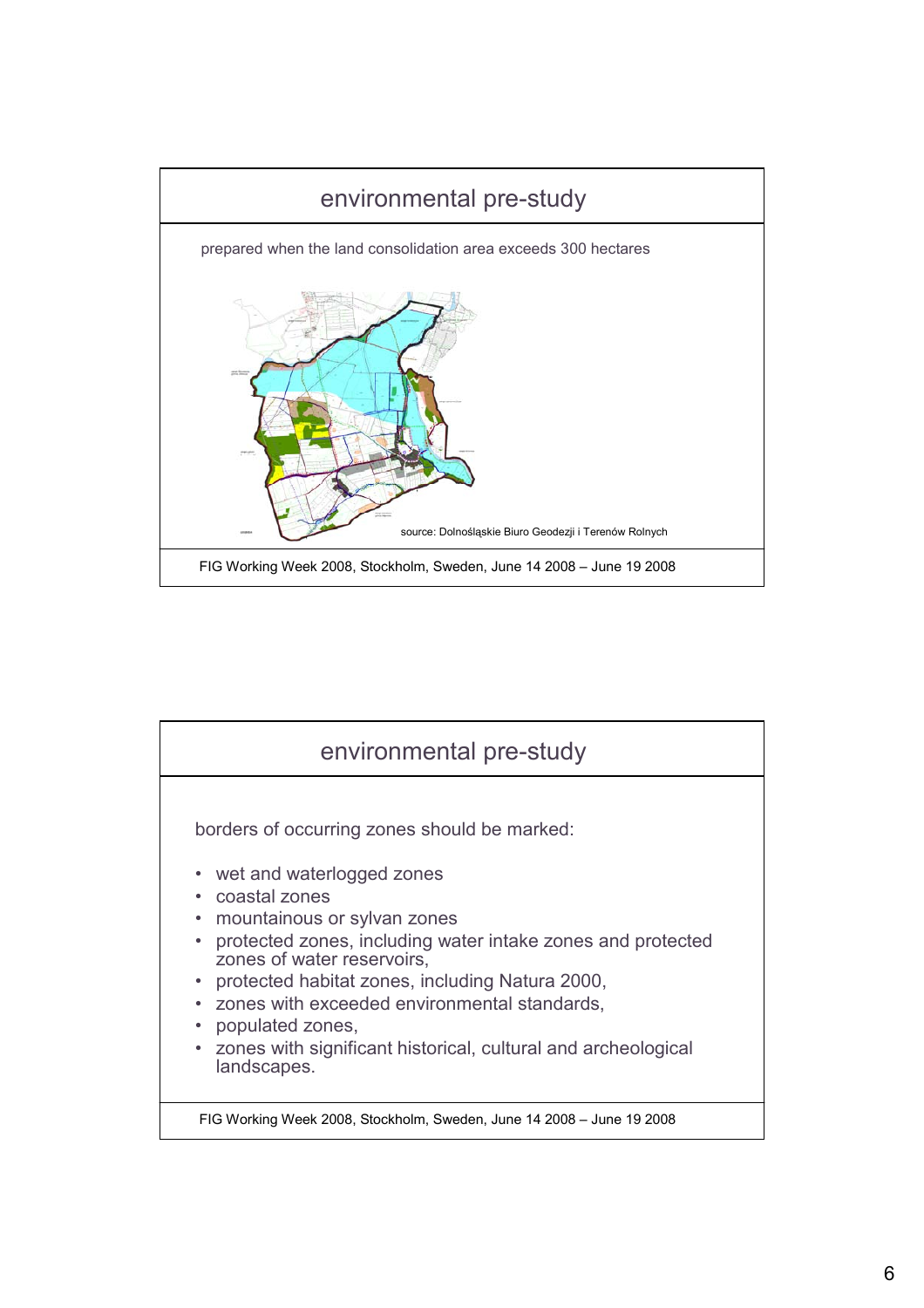

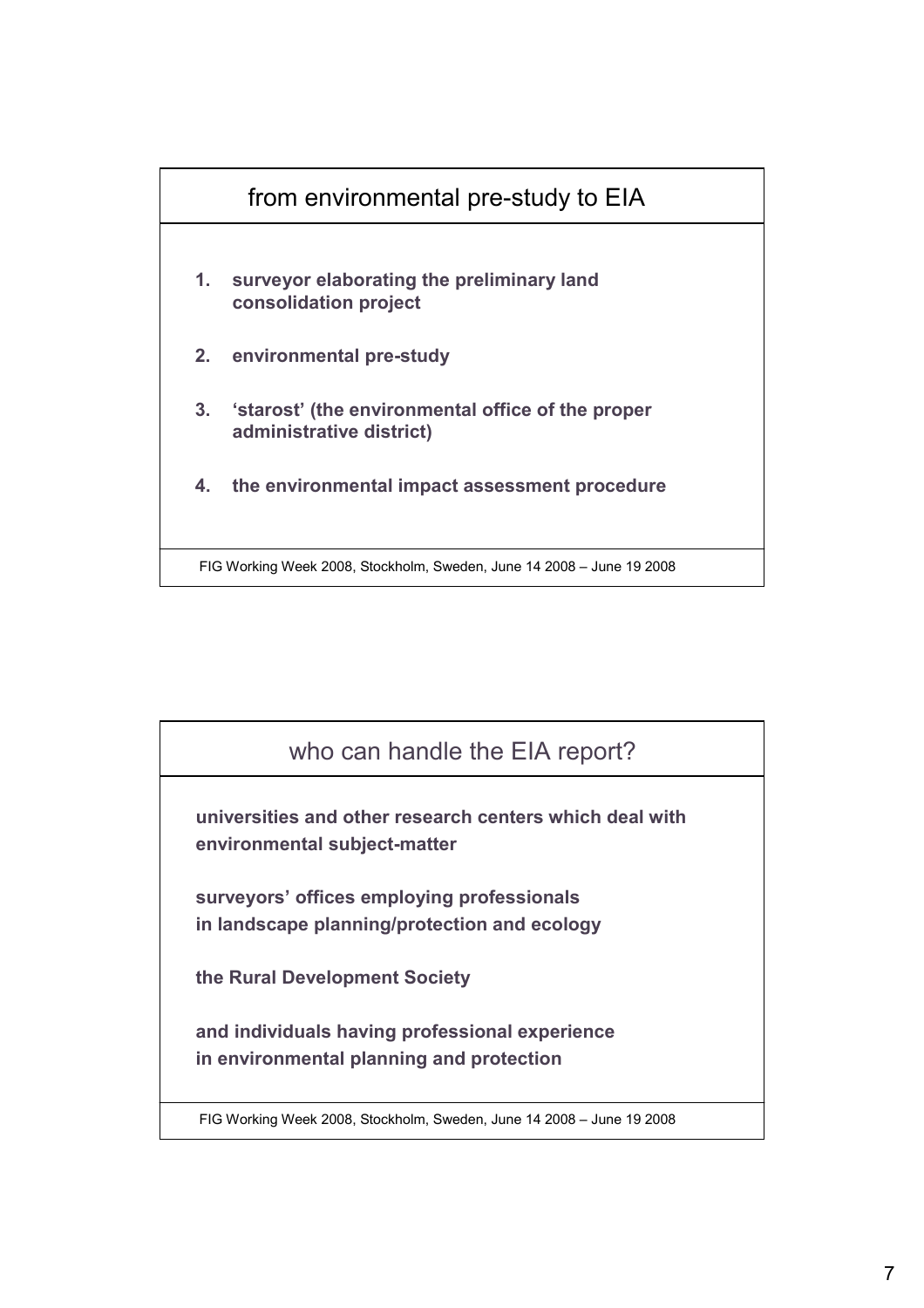